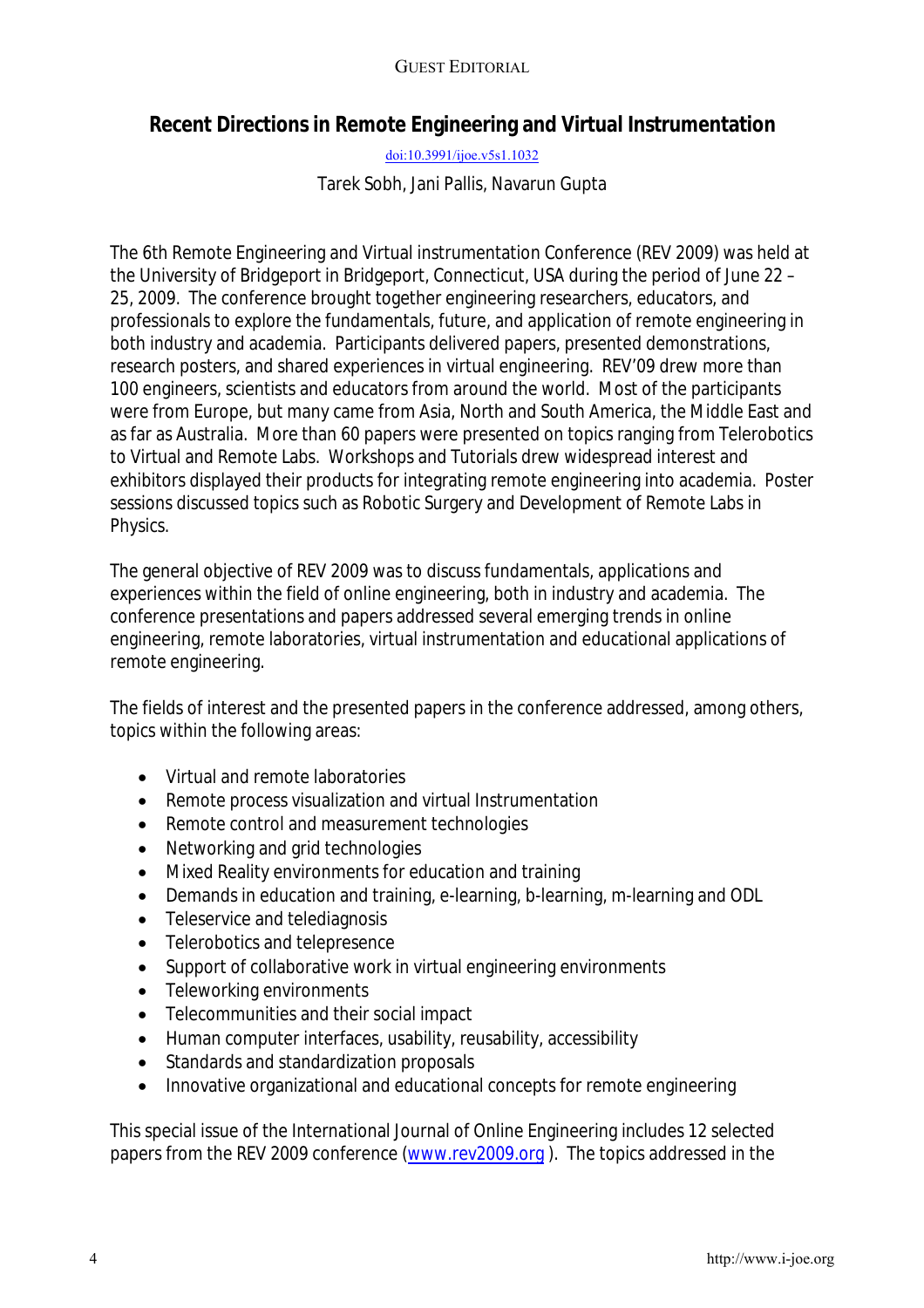papers spanned a variety of theoretical and applied research endeavors within the area of online engineering.

The first paper in this special issue is entitled "Helicopter Laboratory Model Experiment with Web Access", coauthored by V.M. Cvjetkovic, M. S. Matijevic, M. D. Grujovic and M. Z. Stefanovic. A laboratory helicopter model with two degrees of freedom was developed to teach mechanical engineering students static and dynamic characteristics and controls. Different measurements and experiments can be performed with the laboratory helicopter model both locally and remotely. Remote experiments are performed by using a web-based user interface for controlling the laboratory equipment and an IP (Internet Protocol) camera for observing the movements of the helicopter model.

The second paper in this special issue is entitled "Lessons Taught and Learned from the Operation of the Solar Energy e-learning Laboratory", coauthored by P. C. Eleftheriou and I. M. Michaelides. The paper discusses the authors' experiences and success with the solar energy e-learning laboratory (solar e-lab) in Cyprus. The system is composed of a pilot solar energy conversion plant which is equipped with all necessary instrumentation, data acquisition, and communication devices needed for remote access, control, data collection and processing. Over a 5-year period, the solar e-lab has been accessed by users from over 500 locations from 79 countries across the globe.

The third paper in this special issue is entitled "Collaborative Learning Based on a Micro-Webserver Remote Test Controller", coauthored by J. M. Ferreira, E. Sousa , A. Nafalski, J. Machotka and Z. Nedic. This paper presents a remote test workbench that was developed to support on-line assignments dealing with the IEEE 1149.1 standard test access port and boundary-scan architecture. The remote workbench is based on low-cost remote webserver technology and offers an effective solution for the development of remote test controllers able to implement a wide set of on-line experiments for a Moodle-based digital electronics test course offered to engineering students.

The fourth paper in this special issue is entitled "Remote Laboratory Description Language Based On XML", coauthored by I. A. Grout and A. C. Rodrigues da Silva. This work was awarded Best Paper of the REV 2009 Conference. This paper presents a language used to describe the structure and capabilities (attributes) of remote, or online, laboratories. The structure of the language is presented and an example is given with reference to the specific case study remote laboratory. The language can be readily extended to describe current laboratory attributes in more detail and to extend the language in order to identify and present new laboratory attributes.

The fifth paper in this special issue is entitled "A Versatile Internet-Accessible Electronics Workbench with Troubleshooting Capabilities", coauthored by H. Soumare, R. Shroff, J. L. Hardison, J. A. del Alamo, V. J. Harward, P. H. Bailey and K. K. DeLong. The paper focuses on recent efforts at the MIT iLab Project to build remote laboratories around the NI-ELVIS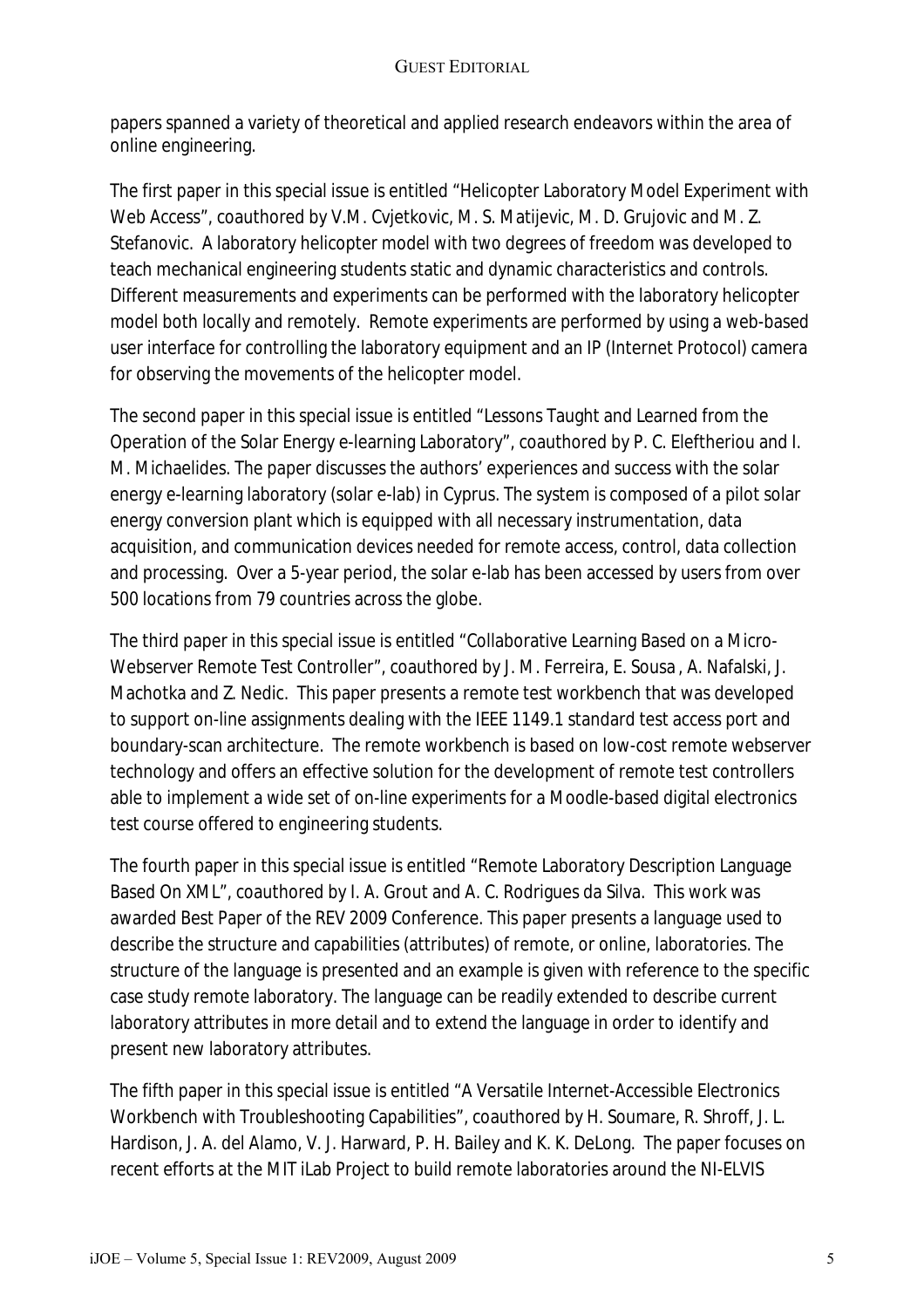platform, an all-in-one electronics workbench. Recent efforts are detailed on expanding the capabilities of ELVIS-based iLabs to enable students to test and debug digital and analog circuits. These added capabilities will provide educators and students with great flexibility and significantly enrich the remote laboratory experience.

The sixth paper in this special issue is entitled "Mobile Prototyping Platforms for Remote Engineering Applications", coauthored by K. Henke, St. Ostendorff, T. Volkert and A. Mitschele-Thiel. The paper describes a low-cost mobile communication platform as a universal rapid-prototyping system, based on the Quadrocopter concept. These mobile platforms are used to motivate bachelor and master students to study Computer Engineering sciences. The multipurpose mobile prototyping platforms provide students the basics for the application of mobile airborne communications. The robust communication platform allows the execution of multiple missions in a short period of time with minimal setup and organization between the experiments.

The seventh paper in this special issue is entitled "Integrated Circuits Testing: Remote Access to Test Equipment for Labs and Engineering", coauthored by B. Pradarelli, L. Latorre and P. Nouet. This paper addresses the local and remote use of an Integrated Circuits (IC) Automated Test Equipment (ATE) for both educational and engineering purposes. Here, practical information regarding IC testing and network setup for remote access are detailed, together with the associated training program.

The eighth paper in this special issue is entitled "Adapting a Remote Laboratory Architecture to Support Collaboration and Supervision", coauthored by David Lowe, Chris Berry, Steve Murray, and Euan Lindsay. For remote laboratories, most attention has been paid to the development of core infrastructure. There has, however, been recent recognition of the importance of considering how collaboration and supervision can also be supported. This paper discusses a novel approach to the integration of support for multi-user distributed access to a single laboratory instance. The approach retains the benefits of the lightweight client inherent in the underlying architecture.

The ninth paper in this special issue is entitled "Online MOS Capacitor Characterization in LabVIEW Environment", coauthored by S. C. Pandey, A. Maiti, T. K. Maiti and C. K. Maiti. This paper presents an automated evaluation procedure to characterize MOS capacitors involving high-k gate dielectrics. Suitability of LabVIEW environment for online web-based semiconductor device characterization is demonstrated. Implementation of the algorithm for use as a remote internet-based characterization tool, where the client and server communicate with each other via web services, is also shown.

The tenth paper in this special issue is entitled "Fully-LabVIEW Powered Mössbauer Spectrometer", coauthored by J. Pechousek, R. Prochazka, D. Jancik and M. Mashlan. In this paper, virtual instrumentation techniques are applied for the first fully-LabVIEW powered Mössbauer spectrometer. The spectrometer application has to carry out several different tasks such as γ-ray pulse height analysis, reference velocity signal generation for the motion